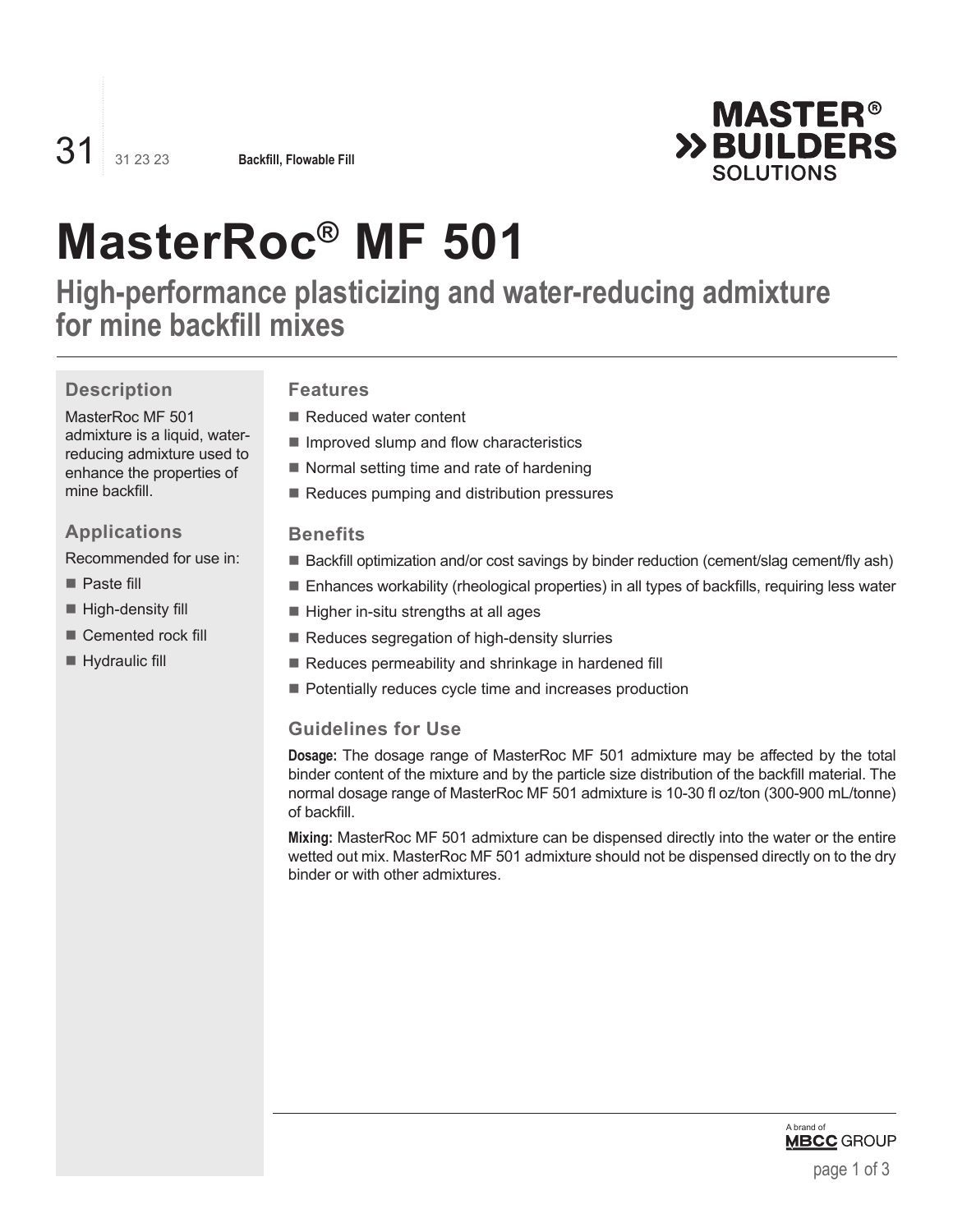## **Product Notes**

**Corrosivity: Non-Chloride, Non-Corrosive:** MasterRoc MF 501 admixture does not contain intentionally added calcium chloride or chloride-based ingredients.

**Compatibility:** When used in conjunction with other admixtures, each admixture must be dispensed separately into the mix. The admixture is not typically chemically reactive with most backfill materials. Testing is recommended prior to use.

#### **Do not use MasterRoc MF 501 admixture with admixtures containing beta-naphthalene-sulfonate. Erratic behaviors in slump, slump flow and pumpability may be experienced.**

For directions on the proper evaluation of MasterRoc MF 501 admixture in specific backfill applications, contact your local sales representative.

# **Storage and Handling**

**Storage Temperature:** The minimum recommended storage temperature is 40 °F (5 °C). If MasterRoc MF 501 admixture freezes, thaw at temperatures above 35  $\degree$ F (2  $\degree$ C) and completely reconstitute by mild mechanical agitation. Do not use pressurized air for agitation.

**Shelf Life:** MasterRoc MF 501 admixture has a minimum shelf life of 12 months. Depending on storage conditions, the shelf life may be greater than stated. Please contact your local sales representative regarding suitability for use and dosage recommendations if the shelf life of MasterRoc MF 501 admixture has been exceeded.

# **Packaging**

MasterRoc MF 501 admixture is supplied in 208 L (55 gal) drums, 1040 L (275 gal) totes or by bulk delivery.

#### **Related Documents**

Safety Data Sheet: MasterRoc MF 501 admixture

#### **Additional Information**

For additional information on MasterRoc MF 501 admixture, contact your local sales representative.

*Master Builders Solutions, a brand of MBCC Group, is a global leader of innovative chemistry systems and formulations for construction, maintenance, repair and restoration of structures. The Admixture Systems business provides advanced products, solutions and expertise that improve durability, water resistance, energy efficiency, safety, sustainability and aesthetics of concrete structures, above and below ground, helping customers to achieve reduced operating costs, improved efficiency and enhanced finished products.* 

*Utilizing worldwide resources, the Master Builders Solutions community of experts are passionate about providing solutions to challenges within all stages of construction, as well as the life cycle of a structure. At Master Builders Solutions we create sustainable solutions for construction around the globe.*